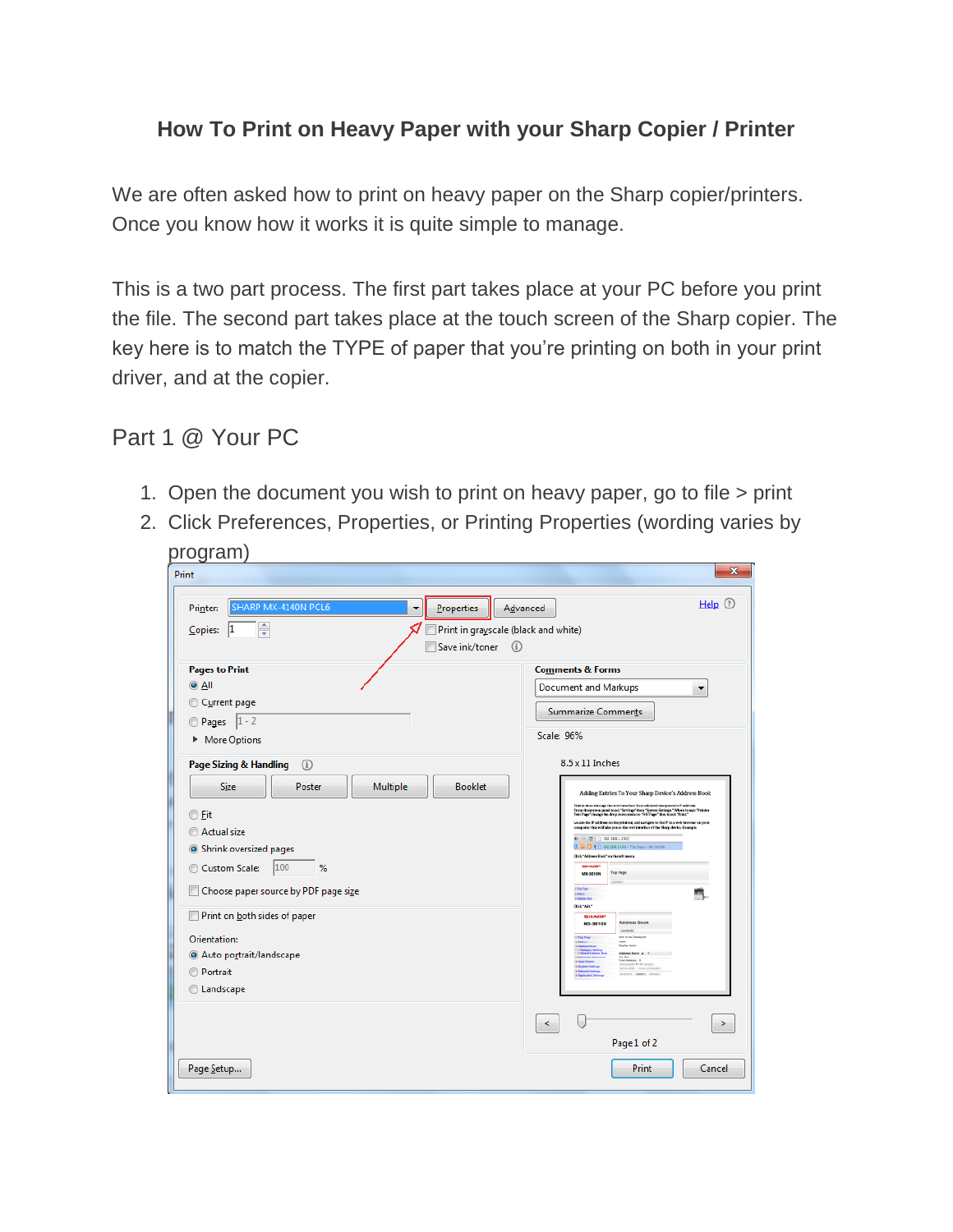3. Move to the Paper tab at the top, drop down the Paper Type menu, and choose Heavy Paper-1

| 00 : 100 : <i>y</i> : upor<br>SHARP MX-4140N PCL6 Properties |                                                                                     | $\mathbf{x}$                                                                         |  |  |  |  |
|--------------------------------------------------------------|-------------------------------------------------------------------------------------|--------------------------------------------------------------------------------------|--|--|--|--|
| Paper<br>Advanced<br>Main<br>1<br>User Settings: Untitled    | Special Modes<br>Job Handling<br>▼                                                  | Watermarks<br>Color<br><b>Defaults</b><br>Save                                       |  |  |  |  |
|                                                              | Paper Size<br>8.50 x 11.00 in.<br>Letter<br>▼<br>Custom                             | Paper Selection<br>Paper Source:<br>Auto Select<br>Paper Type:<br>2<br>Heavy Paper-1 |  |  |  |  |
| ġ<br>Þ                                                       | Zoom Settings<br>i Normal<br>Fit To Paper Size<br>Zoom<br>Print Letter on<br>Letter | Tray Status<br>Output:<br>Center Tray                                                |  |  |  |  |
| Þ<br>$\overline{\phantom{0}}$<br>ے                           | Settings<br>Poster Printing<br>Poster Settings                                      |                                                                                      |  |  |  |  |
| OK<br>Cancel<br>Help                                         |                                                                                     |                                                                                      |  |  |  |  |

4. Click Ok, then Print the document

## Part 2 @ The Touch Screen: Load your paper in the bypass

When you approach the machine you'll probably see a screen that looks like the picture below. When the message says "Load Paper" or "Paper Empty" even when there is paper in the bypass it it because the TYPE of paper hasn't been changed to match the print job that is sitting in the queue. Now we need to change the TYPE of paper to match the type you selected in your print driver. When the types match it will pull the paper without a fuss.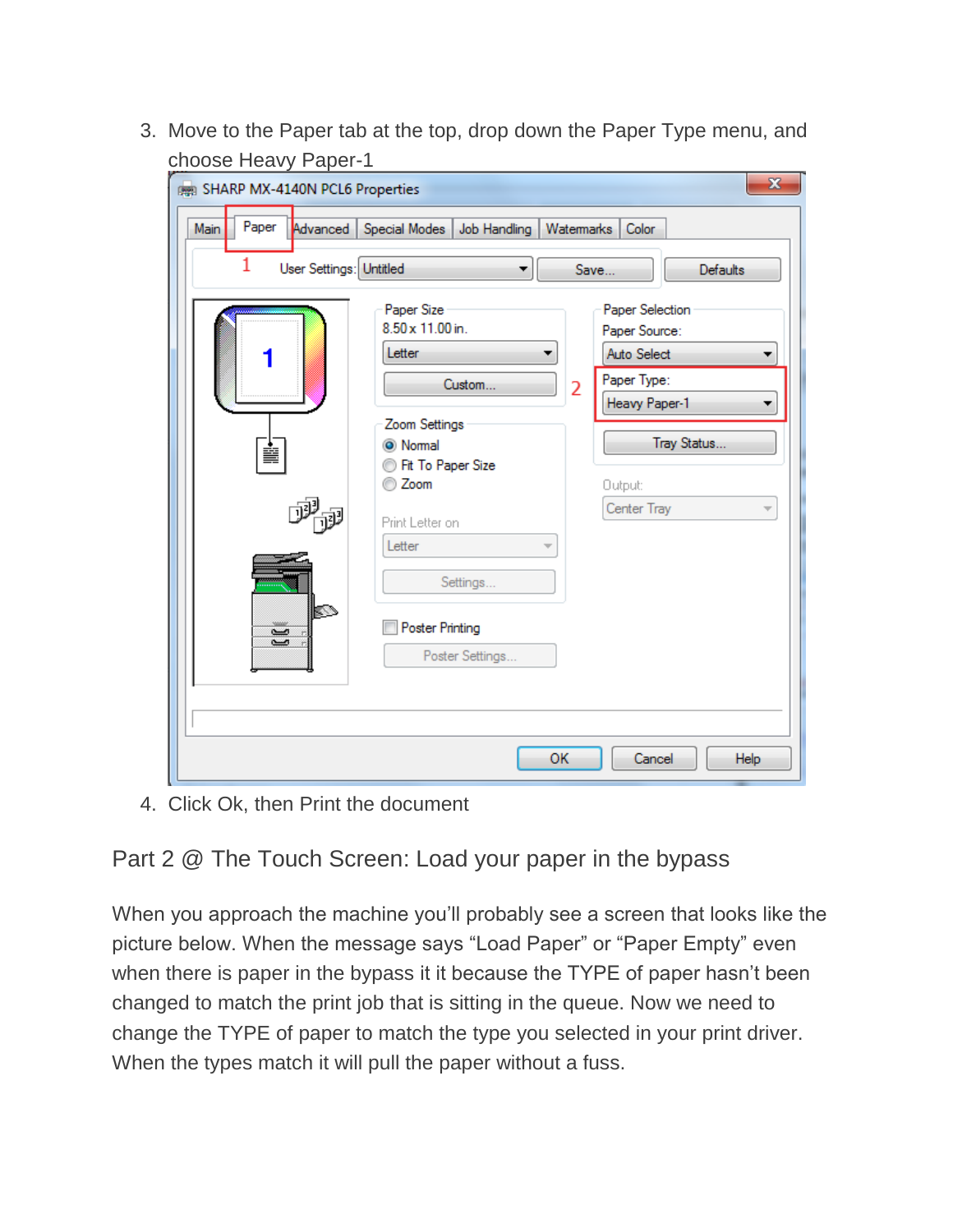1. Touch OK to dismiss the "Load Paper" message

| Copy                               | $\Box$ LINE<br>PRINTER<br>Interrupt<br>$\blacktriangledown$<br>Æ | Paper Empty                                 |
|------------------------------------|------------------------------------------------------------------|---------------------------------------------|
|                                    | Load 8 X11 paper (Type: Heavy Paper 1)                           | and Print                                   |
| <b>Color Mode</b>                  |                                                                  | Quick File<br><b>Store Data Temporarily</b> |
| Original<br>Ë                      |                                                                  | <b>Data in Folder</b>                       |
| <b>Paper Select</b>                |                                                                  | Eco Program                                 |
| 2-Sided Copy<br>晨<br>$1-Sided->1-$ |                                                                  |                                             |
| Copy Ratio<br>1                    | OK                                                               |                                             |
| Exposure<br>Auto                   | Plain<br>▬                                                       | CA<br>Preview                               |
| Staple Sort<br>訇<br>Off            | 8\X11<br>8%X11<br>1<br>8 X 11<br>$\overline{2}$                  | 子                                           |
| <b>Others</b>                      | 3<br>4<br>8 X11 8 X11                                            | B/W<br>Color<br>O<br>Start<br><b>Start</b>  |

2. Touch the paper trays on the picture of the copier at the bottom to open the Paper Select menu

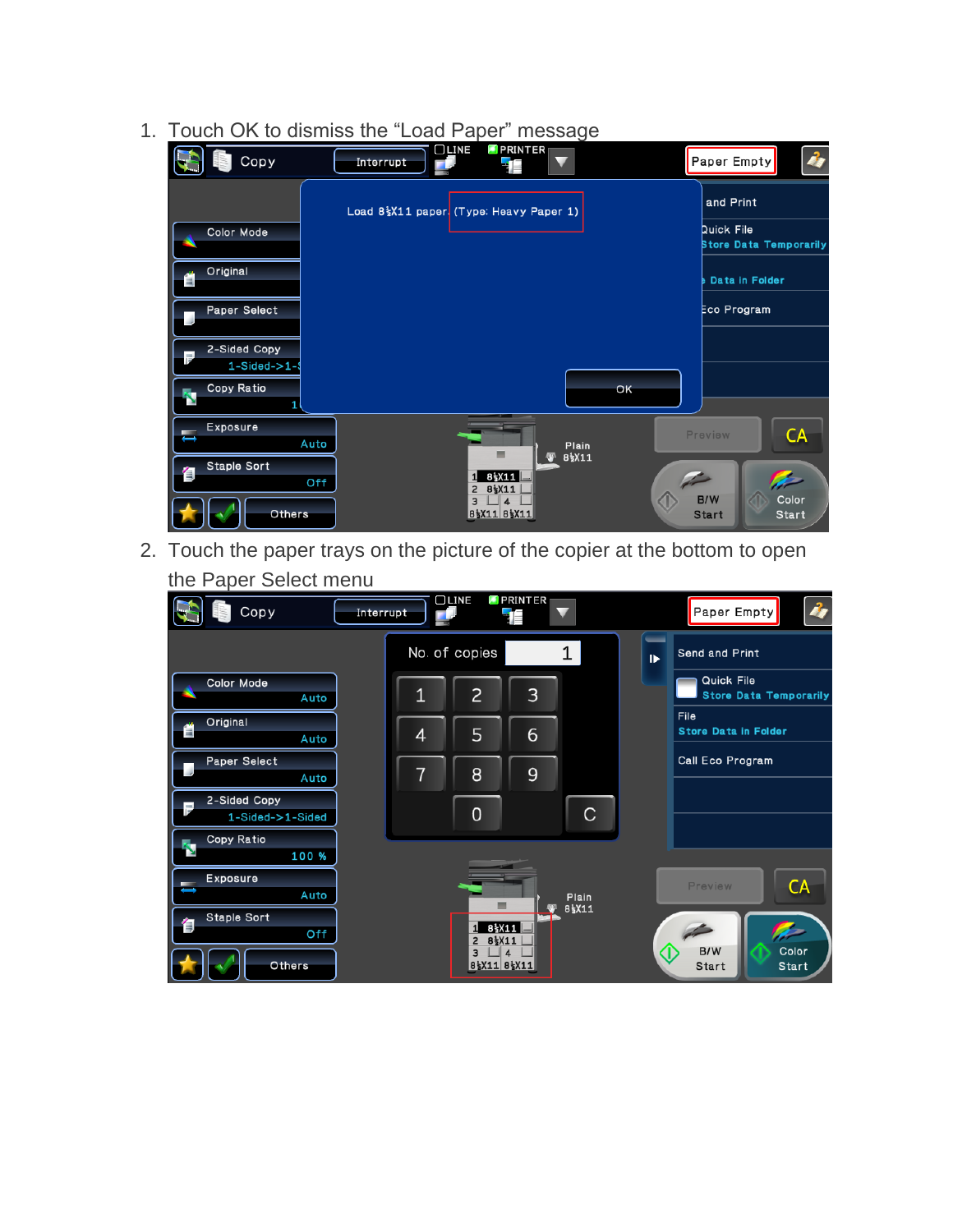3. Touch "Type and Size" under Bypass Tray



4. Select whichever type of paper you chose in your print driver, "Heavy Paper 1" for this example. Then touch OK

| Copy                      |                    | $\Box$ LINE          |  | PRINTER<br>$\blacktriangledown$ |                         |                               |                                          | Job Status |    |  |
|---------------------------|--------------------|----------------------|--|---------------------------------|-------------------------|-------------------------------|------------------------------------------|------------|----|--|
|                           | 1<br>No. of copies |                      |  |                                 | $\mathbf{D}$            | <b>See Detail Information</b> |                                          |            |    |  |
| Paper Select              |                    |                      |  |                                 | <b>OK</b>               |                               | Original<br><b>Change Document Size</b>  |            |    |  |
| Type/Size of Bypass       |                    |                      |  |                                 | <b>OK</b>               |                               | Copy Ratio<br><b>Enlarge/Reduce Copy</b> |            |    |  |
| Type: Heavy Paper 1       |                    |                      |  | Size: Auto-Inch                 |                         |                               | 2-Sided Copy                             |            |    |  |
| Please Select Paper Type. |                    |                      |  |                                 |                         |                               | Margin Shift                             |            |    |  |
| <b>Plain</b>              |                    | <b>Pre-Printed</b>   |  | Recycled                        |                         |                               | <b>Shift Position to Have Margin</b>     |            |    |  |
| <b>Letter Head</b>        |                    | <b>Pre-Punched</b>   |  | Color                           |                         |                               |                                          |            |    |  |
| <b>Heavy Paper 1</b>      |                    | <b>Heavy Paper 2</b> |  | Heavy Paper 3                   |                         |                               | Preview                                  |            | CA |  |
| <b>Thin Paper</b>         |                    | <b>Labels</b>        |  | Transparency                    | $\overline{\mathbf{v}}$ |                               |                                          |            |    |  |
| <b>Others</b>             | 8 X11 8 X11        |                      |  |                                 |                         | B/W<br><b>Start</b>           | Color<br><b>Start</b>                    |            |    |  |